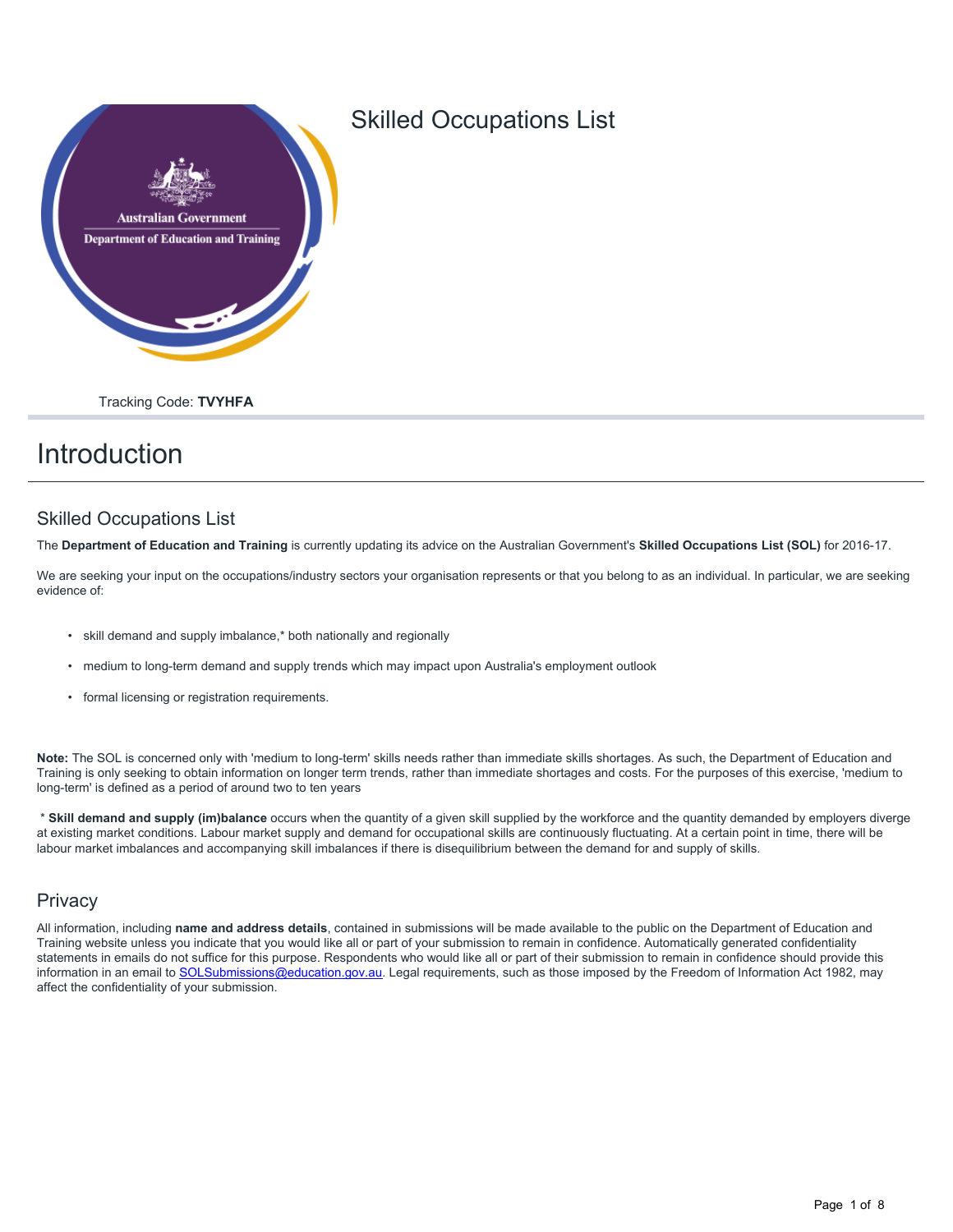# Details

## Applicant Details

# Nicholas Given Name **\*** Blake Surname **\*** Australian Nursing and Midwifery Federation Organisation

## Contact Details

Please provide the name, position and contact details of a person within your organisation who is willing to be contacted if any further information or follow-up is required.

| Given Name*                                    |
|------------------------------------------------|
| Nicholas                                       |
| Surname*                                       |
| Blake                                          |
| Position                                       |
| Senior Federal Industrial officer              |
| Contact Number*                                |
| 0419 523 740                                   |
| Email (receipt will be sent to this address) * |
| industrial@anmf.org.au                         |
|                                                |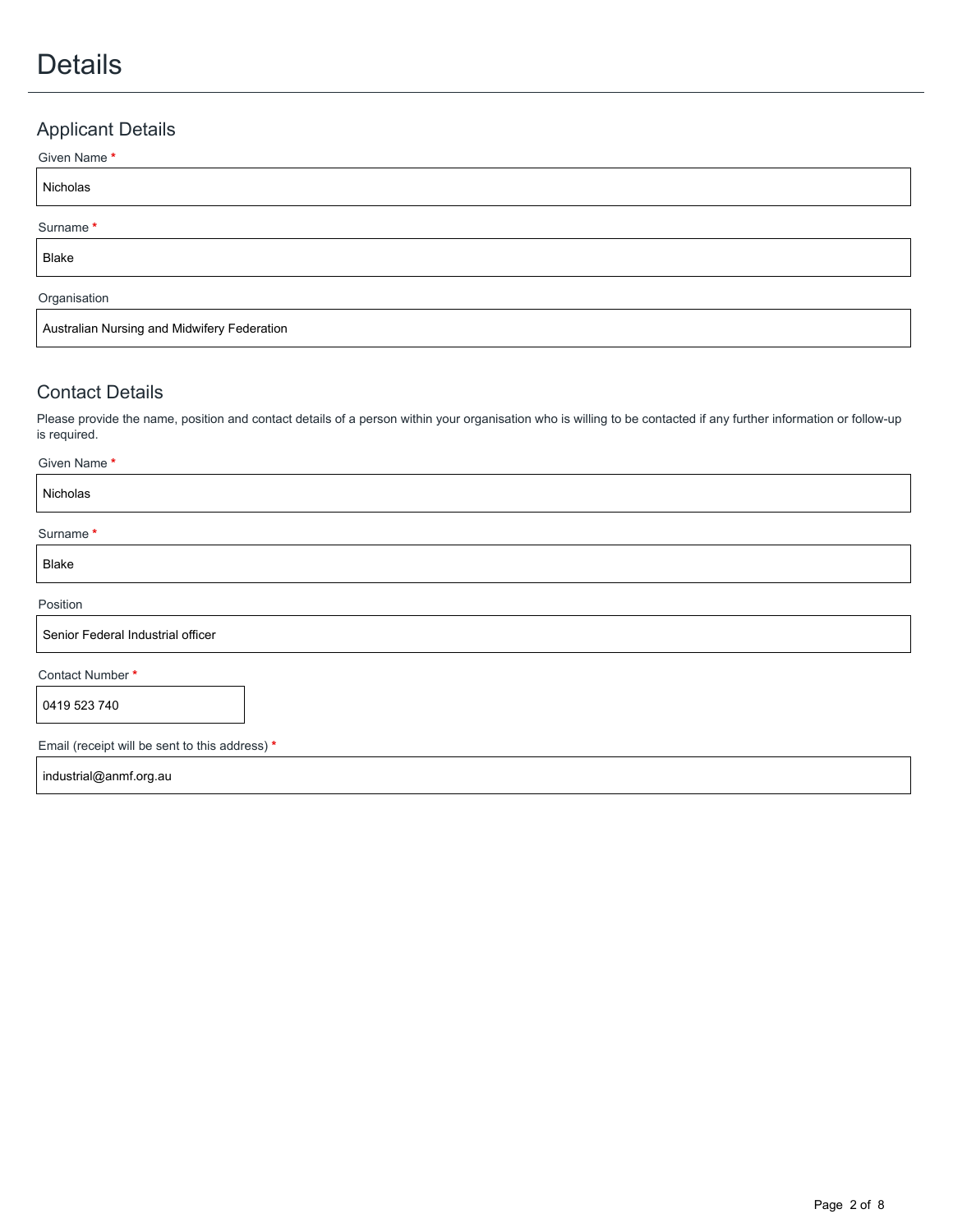## Type of Industry

What are the industry/industries and ANZSCO occupation/s that you or your organisation represents for the purposes of this submission? **\*** (select all that apply)

| <b>All Industries</b>                      | Agriculture, Forestry and Fishing                          |
|--------------------------------------------|------------------------------------------------------------|
| Mining                                     | Manufacturing                                              |
| Electricity, Gas, Water and Waste Services | Construction                                               |
| Wholesale Trade                            | Retail Trade                                               |
| Accommodation and Food Services            | Transport, Postal and Warehousing                          |
| Information Media and Telecommunications   | Financial and Insurance Services                           |
| Rental, Hiring and Real Estate Services    | Professional, Scientific and Technical Services            |
| Administrative and Support Services        | Public Administration and Safety                           |
| Education and Training                     | $\lfloor \times \rfloor$ Health Care and Social Assistance |
| Arts and Recreation Services               | <b>Other Services</b>                                      |
|                                            |                                                            |

# **Occupation**

## **Occupation**

**Occupation 1 of 10**

The three dropdowns below accord with the ABS ANZSCO classification of occupations. Selections are required at the 'Occupation Group' 2-digit level and at the 'Occupation Unit (4-digit)' level, but can also be made down to the Occupation (6-digit) level depending on the occupation/s to which your submission relates.

| Occupation Group *          |  |
|-----------------------------|--|
| <b>Health Professionals</b> |  |
| Occupation Unit *           |  |
| 2542                        |  |
| Occupation *                |  |
| All                         |  |
|                             |  |

For the 2016-17 SOL please indicate advice about your nominated occupation

(a) Include and G) Exclude All and Allen and Maintain status quo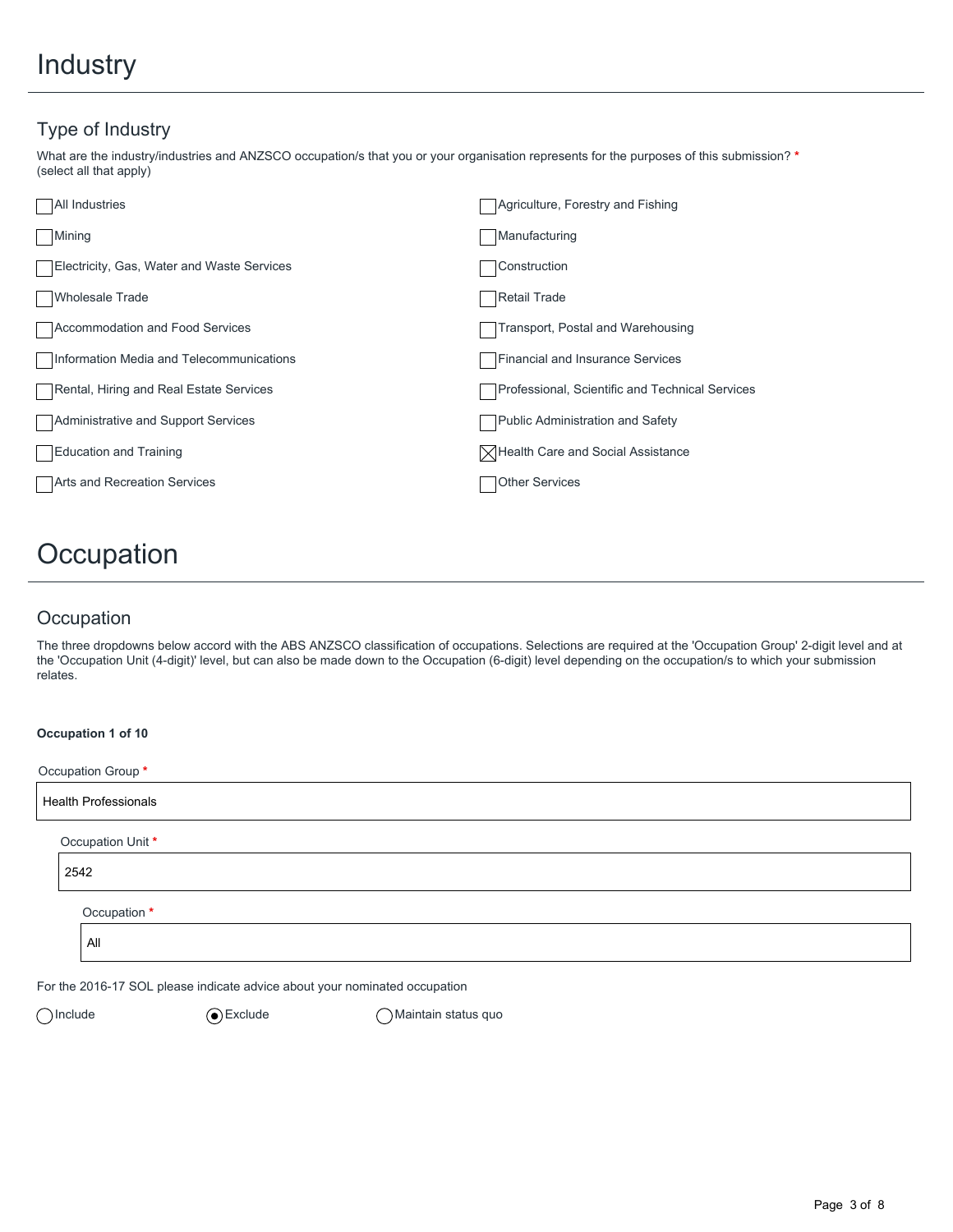#### **Occupation 2 of 10**

| Occupation Group*           |                                                                            |                       |  |
|-----------------------------|----------------------------------------------------------------------------|-----------------------|--|
| <b>Health Professionals</b> |                                                                            |                       |  |
|                             | Occupation Unit *                                                          |                       |  |
| 2543                        |                                                                            |                       |  |
|                             | Occupation *                                                               |                       |  |
| $A\parallel$                |                                                                            |                       |  |
|                             | For the 2016-17 SOL please indicate advice about your nominated occupation |                       |  |
| $\bigcap$ Include           | $\odot$ Exclude                                                            | ◯ Maintain status quo |  |
| Occupation 3 of 10          |                                                                            |                       |  |
| Occupation Group *          |                                                                            |                       |  |
| <b>Health Professionals</b> |                                                                            |                       |  |
|                             | Occupation Unit *                                                          |                       |  |
| 2544                        |                                                                            |                       |  |
|                             | Occupation *                                                               |                       |  |
| 254411                      |                                                                            |                       |  |
|                             | For the 2016-17 SOL please indicate advice about your nominated occupation |                       |  |
| $\bigcap$ Include           | $\odot$ Exclude                                                            | ◯ Maintain status quo |  |
| Occupation 4 of 10          |                                                                            |                       |  |
| Occupation Group*           |                                                                            |                       |  |
| <b>Health Professionals</b> |                                                                            |                       |  |
|                             | Occupation Unit *                                                          |                       |  |
| 2544                        |                                                                            |                       |  |
|                             | Occupation *                                                               |                       |  |
| 254415                      |                                                                            |                       |  |
|                             | For the 2016-17 SOL please indicate advice about your nominated occupation |                       |  |

 $\bigcirc$ Include  $\bigcirc$ Exclude  $\bigcirc$ Maintain status quo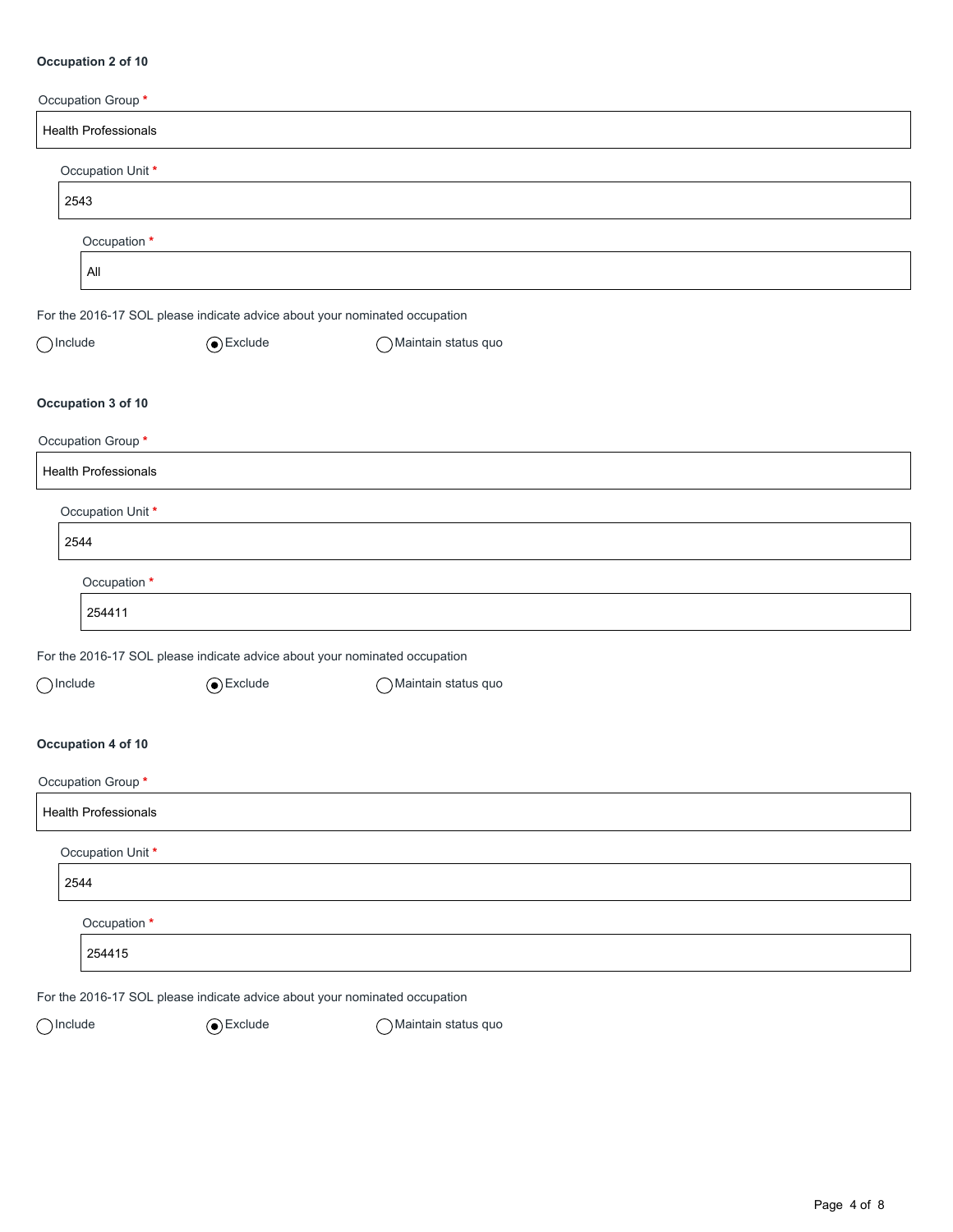#### **Occupation 5 of 10**

| Occupation Group*           |                                                                            |                       |  |
|-----------------------------|----------------------------------------------------------------------------|-----------------------|--|
| <b>Health Professionals</b> |                                                                            |                       |  |
| Occupation Unit*            |                                                                            |                       |  |
| 2544                        |                                                                            |                       |  |
| Occupation *                |                                                                            |                       |  |
| 254421                      |                                                                            |                       |  |
|                             | For the 2016-17 SOL please indicate advice about your nominated occupation |                       |  |
| $\bigcap$ Include           | $\odot$ Exclude                                                            | Maintain status quo   |  |
| Occupation 6 of 10          |                                                                            |                       |  |
| Occupation Group*           |                                                                            |                       |  |
| <b>Health Professionals</b> |                                                                            |                       |  |
| Occupation Unit*            |                                                                            |                       |  |
| 2541                        |                                                                            |                       |  |
| Occupation *                |                                                                            |                       |  |
| $\mathsf{All}$              |                                                                            |                       |  |
|                             | For the 2016-17 SOL please indicate advice about your nominated occupation |                       |  |
| $\bigcap$ Include           | $\odot$ Exclude                                                            | ◯ Maintain status quo |  |
| Occupation 7 of 10          |                                                                            |                       |  |
| Occupation Group*           |                                                                            |                       |  |
| <b>Health Professionals</b> |                                                                            |                       |  |
| Occupation Unit*            |                                                                            |                       |  |
| 2544                        |                                                                            |                       |  |
| Occupation *                |                                                                            |                       |  |
| 254423                      |                                                                            |                       |  |
|                             | For the 2016-17 SOL please indicate advice about your nominated occupation |                       |  |

 $\bigcirc$ Include  $\bigcirc$ Exclude  $\bigcirc$ Maintain status quo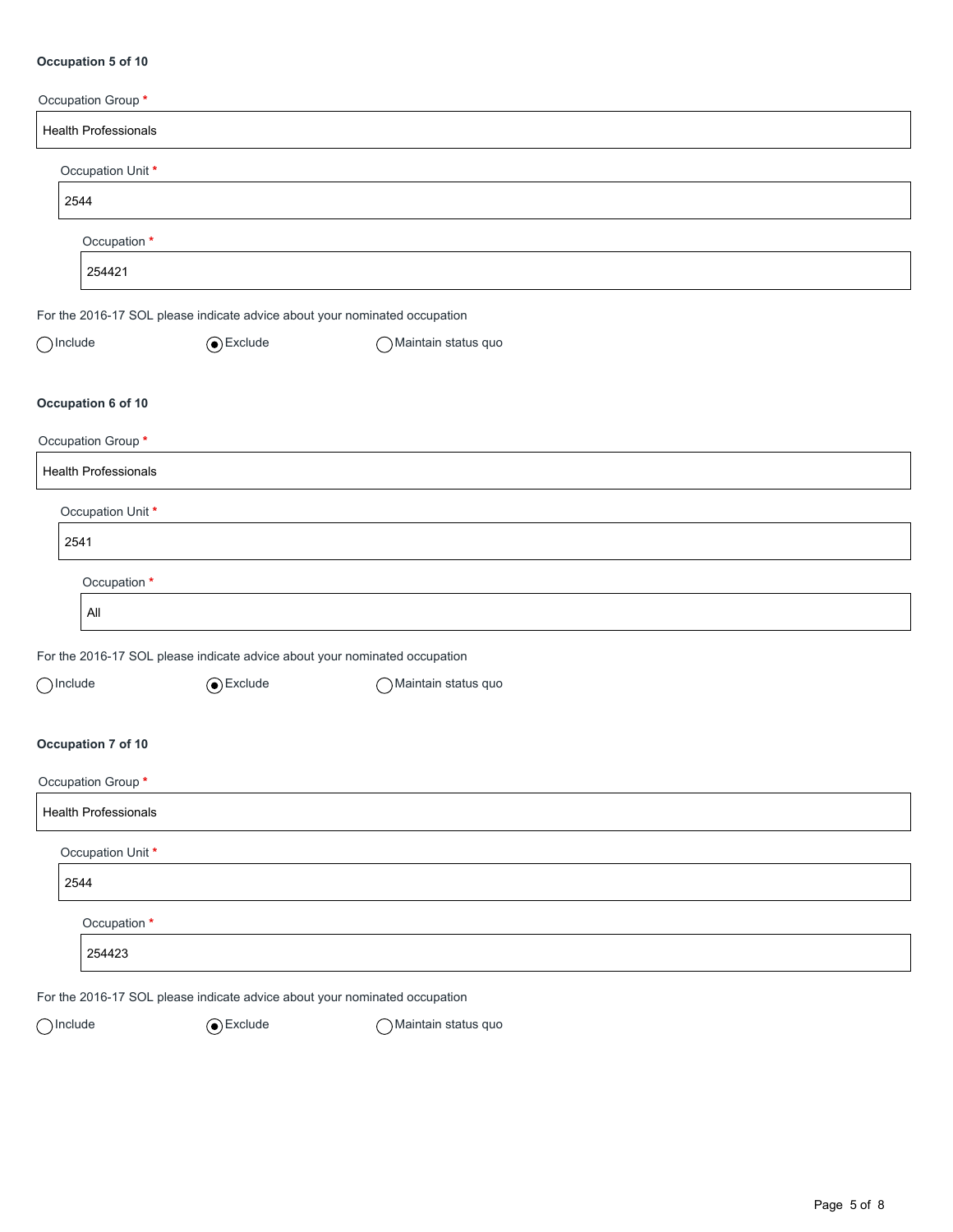#### **Occupation 8 of 10**

| Occupation Group*           |                                                                            |                       |  |
|-----------------------------|----------------------------------------------------------------------------|-----------------------|--|
| <b>Health Professionals</b> |                                                                            |                       |  |
| Occupation Unit*            |                                                                            |                       |  |
| 2544                        |                                                                            |                       |  |
| Occupation *                |                                                                            |                       |  |
| 254424                      |                                                                            |                       |  |
|                             | For the 2016-17 SOL please indicate advice about your nominated occupation |                       |  |
| $\bigcirc$ Include          | $\odot$ Exclude                                                            | ◯ Maintain status quo |  |
| Occupation 9 of 10          |                                                                            |                       |  |
| Occupation Group*           |                                                                            |                       |  |
| <b>Health Professionals</b> |                                                                            |                       |  |
| Occupation Unit*            |                                                                            |                       |  |
| 2544                        |                                                                            |                       |  |
| Occupation *                |                                                                            |                       |  |
| 254499                      |                                                                            |                       |  |
|                             | For the 2016-17 SOL please indicate advice about your nominated occupation |                       |  |
| $\bigcap$ Include           | $\odot$ Exclude                                                            | Maintain status quo   |  |
| Occupation 10 of 10         |                                                                            |                       |  |
| Occupation Group*           |                                                                            |                       |  |
|                             | Health and Welfare Support Workers                                         |                       |  |
| Occupation Unit*            |                                                                            |                       |  |
| 4114                        |                                                                            |                       |  |
| Occupation *                |                                                                            |                       |  |
| All                         |                                                                            |                       |  |
|                             | For the 2016-17 SOL please indicate advice about your nominated occupation |                       |  |
| $\bigcap$ Include           | $\odot$ Exclude                                                            | Maintain status quo   |  |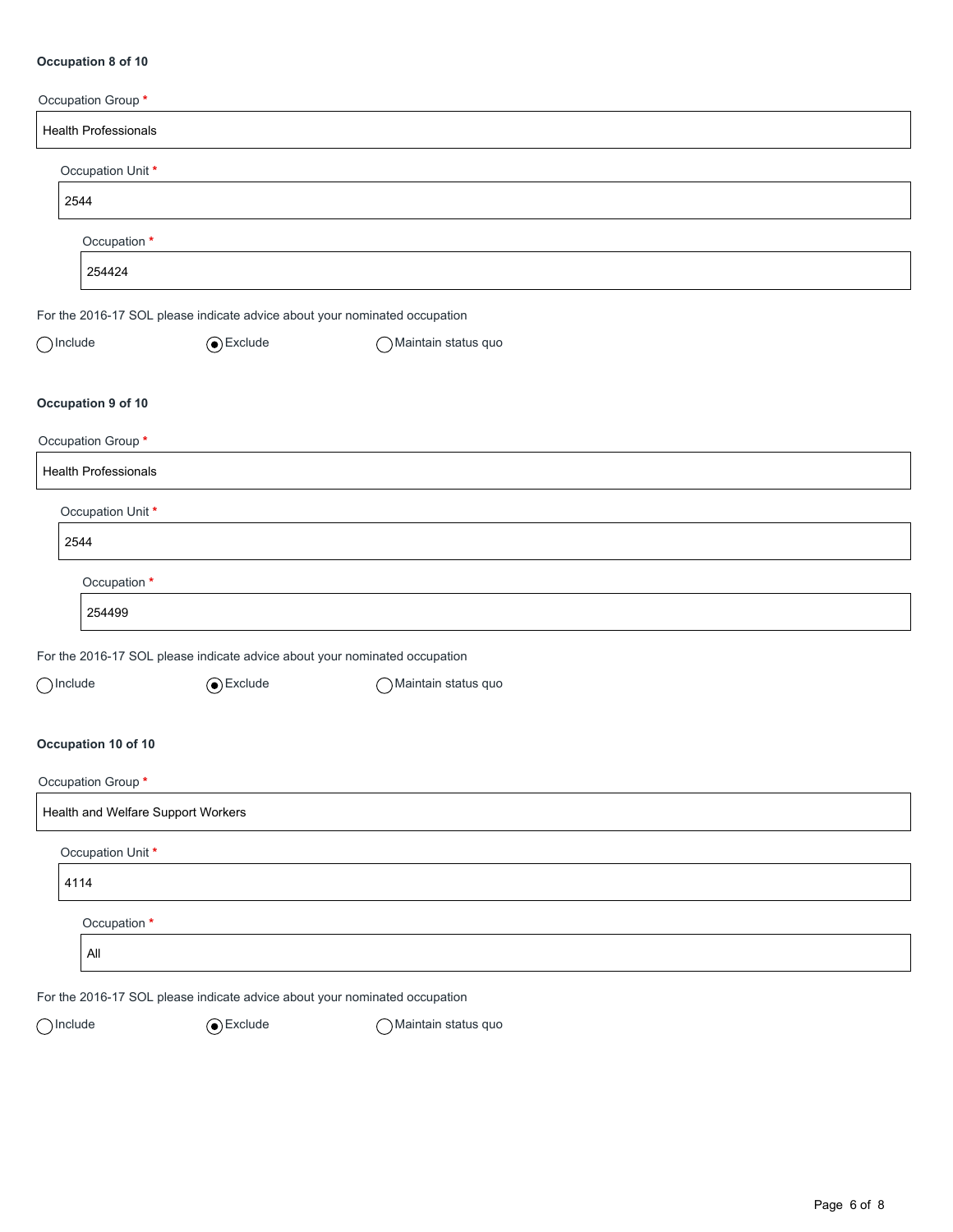Are there any occupations that you represent where there is evidence of imbalances in the demand and supply of skills in the medium to long-term? Please list them.

| list them.                                                                                                                                                                                                                                                                                                                                                                                                                                                                                                                                                                                                                                                                                                                                                                                                                                                 |  |
|------------------------------------------------------------------------------------------------------------------------------------------------------------------------------------------------------------------------------------------------------------------------------------------------------------------------------------------------------------------------------------------------------------------------------------------------------------------------------------------------------------------------------------------------------------------------------------------------------------------------------------------------------------------------------------------------------------------------------------------------------------------------------------------------------------------------------------------------------------|--|
| The ANMF believe the SOL 2016-17 should only contain those occupations( and sub groups) where there are identified and genuine skills shortages that<br>cannot be met by efforts to train and employ Australian workers. We note that as with previous years there is a blanket approach to nursing on the SOL.<br>The ANMF rejects the view of a widespread nursing and midwifery shortage. While there are sectors such as rural and remote residential aged care where<br>employers struggle to recruit and retain nursing labour it is also true there is high demand by domestic nurses for positions in other parts of the economy.<br>These sought after positions include nurse managers, educators and researchers and<br>specialty areas of clinical nursing and midwifery such as ICU/CCU, nurse practitioner, perioperative, surgical and nec. |  |
| 820 of 1000 characters                                                                                                                                                                                                                                                                                                                                                                                                                                                                                                                                                                                                                                                                                                                                                                                                                                     |  |
| Is there evidence of imbalances in the demand for and supply of skills in the medium to long-term in non-metropolitan areas?                                                                                                                                                                                                                                                                                                                                                                                                                                                                                                                                                                                                                                                                                                                               |  |
| $\odot$ Yes<br>∩No                                                                                                                                                                                                                                                                                                                                                                                                                                                                                                                                                                                                                                                                                                                                                                                                                                         |  |
| Please indicate in which part of Australia this imbalance exists. *                                                                                                                                                                                                                                                                                                                                                                                                                                                                                                                                                                                                                                                                                                                                                                                        |  |
| The ANMF estimates that every year up to 3000 Australian nursing and midwifery graduates fail to secure graduate employment positions which are a<br>critical first step to employment in their chosen profession. Many new graduates are rejected by employers who are heavily reliant on offshore labour.<br>The ANMF considers the failure of our economy to provide work for new graduates at a time when employers continue to access large numbers of<br>offshore nurses and midwives demonstrates an imbalance and disconnect between the current policy environment that makes possible access to<br>offshore labour when a Australian worker is not available to fill a position and the available supply of new graduates to our health, aged care and<br>community services industries.                                                         |  |
| 759 of 1000 characters                                                                                                                                                                                                                                                                                                                                                                                                                                                                                                                                                                                                                                                                                                                                                                                                                                     |  |
| Are there any occupations which require formal licensing or registration arrangements in order to practice/perform. *                                                                                                                                                                                                                                                                                                                                                                                                                                                                                                                                                                                                                                                                                                                                      |  |
| For example:<br>• Midwives are required to register with the nurses board in their state or territory<br>• Panelbeaters are required to be registered or certified with the state Motor Vehicle Repair Industry Authority                                                                                                                                                                                                                                                                                                                                                                                                                                                                                                                                                                                                                                  |  |
| $\odot$ Yes<br>)No                                                                                                                                                                                                                                                                                                                                                                                                                                                                                                                                                                                                                                                                                                                                                                                                                                         |  |
| Please provide details. *                                                                                                                                                                                                                                                                                                                                                                                                                                                                                                                                                                                                                                                                                                                                                                                                                                  |  |
| Registered nurses, midwives and enrolled nurses require registration by the Nursing and Midwifery Board of Australia.                                                                                                                                                                                                                                                                                                                                                                                                                                                                                                                                                                                                                                                                                                                                      |  |
| 120 of 1000 characters                                                                                                                                                                                                                                                                                                                                                                                                                                                                                                                                                                                                                                                                                                                                                                                                                                     |  |